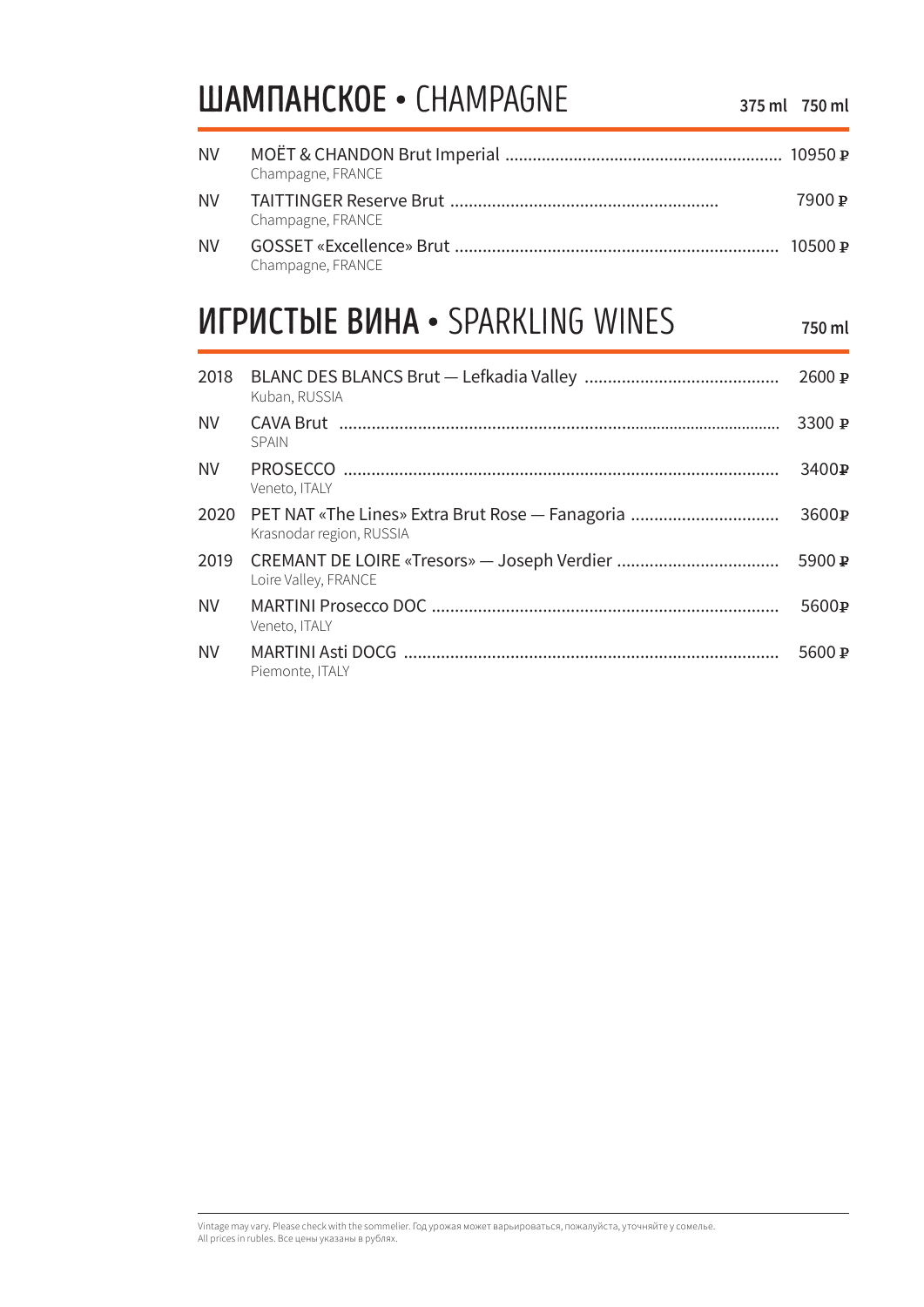#### **ВИНА В ПОЛУБУТЫЛКАХ • HALF-BOTLE WINES**

| <b>БЕЛЫЕ ВИНА / WHITE WINES</b> |                                                                             | 375 ml                |
|---------------------------------|-----------------------------------------------------------------------------|-----------------------|
| 2016                            | RIESLING «Tradition» — Jean-Baptiste Adam (semi-dry)<br>Alsace, FRANCE      | 2500P                 |
| 2016                            | Piemonte, ITALY                                                             | 2900P                 |
| 2015                            | Bourgogne, FRANCE                                                           | 3300 $\mathbb{P}$     |
|                                 | <b>KPACHBIE BUHA / RED WINES</b>                                            | 375 ml                |
| 2019                            | KINDZMARAULI (Saperavi) — Mildiani (semi-sweet)<br>Kakheti, GEORGIA         | 2100P                 |
| 2015                            | Bordeaux, FRANCE                                                            | 2700P                 |
| 2014                            | LA MONTESA (Garnacha, Tempranillo) — Remondo Palacios<br>Rioja, SPAIN       | 3300 $\mathbb{P}$     |
| 2011                            | Friuli-Venezia-Giulia, ITALY                                                | 3500 P                |
| 2013                            | Piemonte, ITALY                                                             | 3700 $\boldsymbol{P}$ |
| 2015                            | CHATEAUNEUF-DU-PAPE - Domaine des Chanssaud  5500 P<br>Val du Rhone, FRANCE |                       |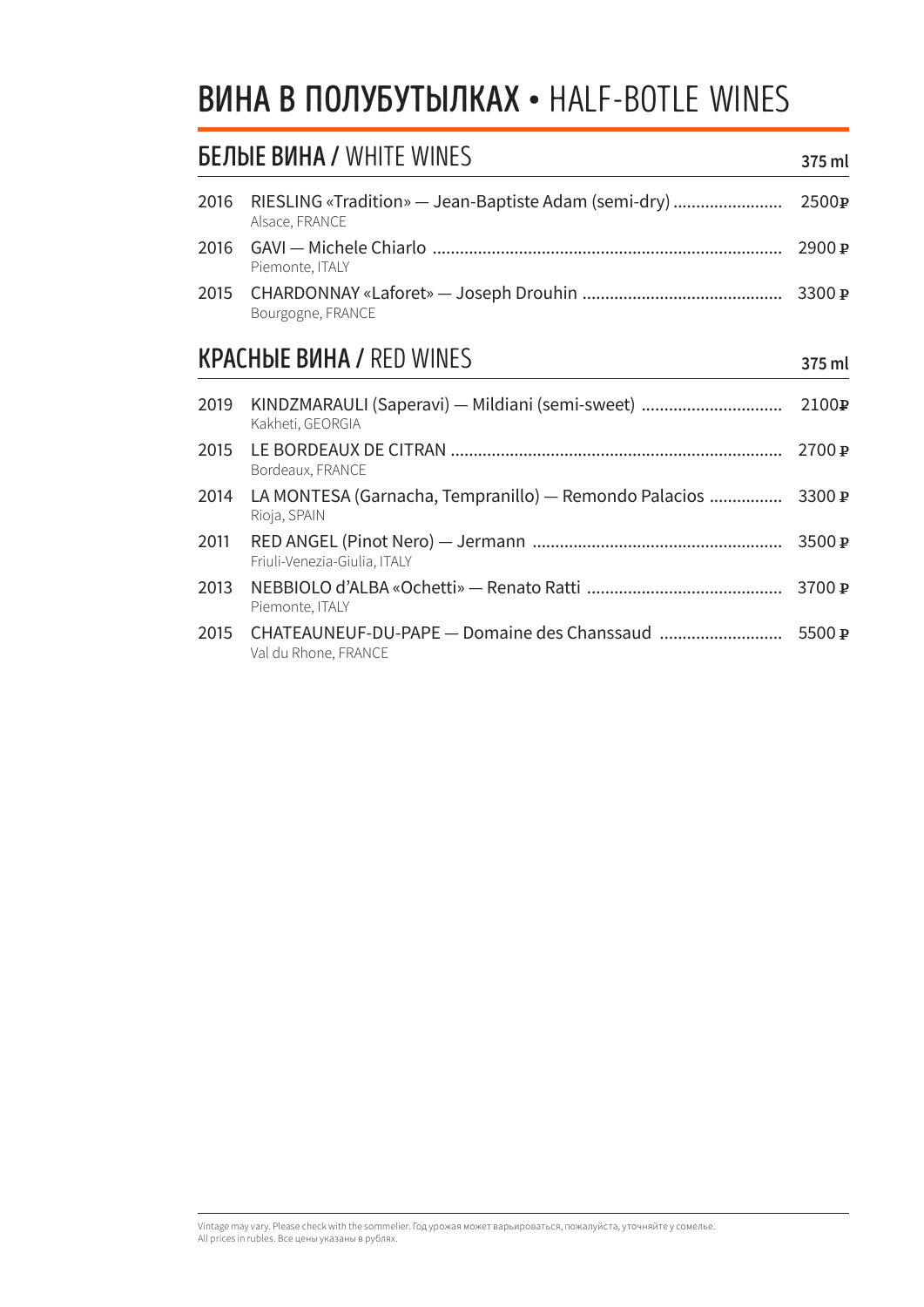#### **БЕЛЫЕ ВИНА • WHITE WINES**

|      | <b>ФРАНЦИЯ / FRANCE</b>                                       | 750 ml           |
|------|---------------------------------------------------------------|------------------|
| 2020 | Val de Loire                                                  | 2900 P           |
| 2020 | SAUVIGNON BLANC «Les Anges» Val de Loire (semy-dry)           | 3500 P           |
| 2020 | SAINT-BRIS (Sauvignon Blanc) — Jean-Marc Brocard<br>Bourgogne | 4900 $\mathbf P$ |
| 2018 | Alsace                                                        | 5500P            |
| 2018 | Bourgogne                                                     | 6500 P           |
| 2018 | Val de Loire                                                  | 8900 P           |
|      | <b>ИТАЛИЯ / ITALY</b>                                         | 750 ml           |
| 2020 | Toscana                                                       | 2500 P           |
| 2020 | Sicilia                                                       |                  |
| 2019 | Sicilia                                                       | 2900P            |
| 2020 | Sardinia                                                      |                  |
| 2016 | Toscana                                                       | 3700 P           |
| 2019 | Friuli                                                        | 4500P            |
| 2020 | Piemonte                                                      | 4600 P           |
| 2020 | Alto Adige                                                    | 5500 P           |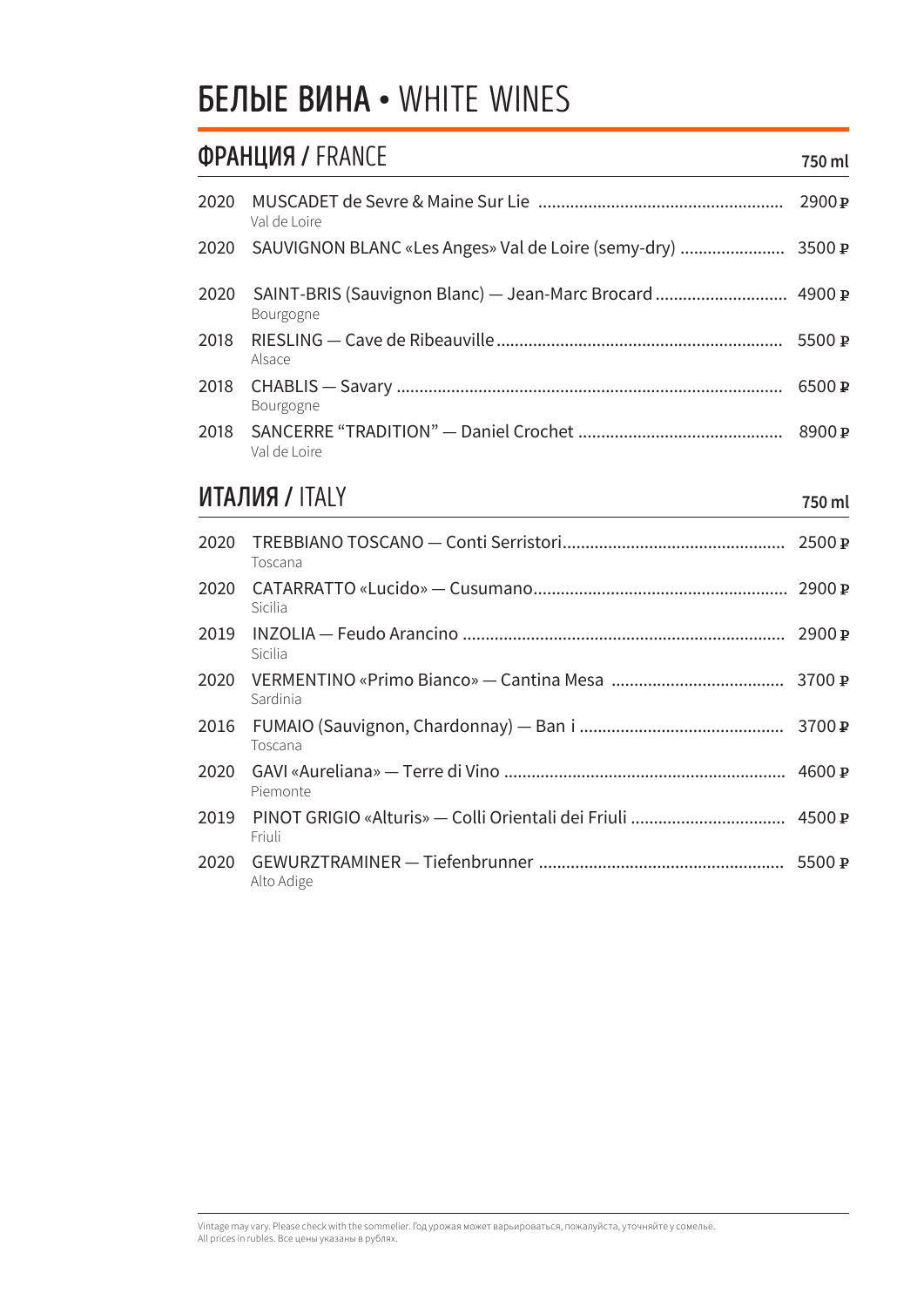#### **БЕЛЫЕ ВИНА • WHITE WINES**

#### **BUHA POCCUU / RUSSIAN WINES** 750 ml

| 2020      | Krasnodar region                                                                |                   |
|-----------|---------------------------------------------------------------------------------|-------------------|
| 2019      | Kuban                                                                           |                   |
| 2019      | Krasnodar region                                                                |                   |
|           | <b>BUHA ГРУЗИИ / GEORGIAN WINES</b>                                             | 750 ml            |
| 2020      | Kakheti                                                                         |                   |
| 2020      | Kakheti                                                                         |                   |
| 2019      | Kakheti                                                                         | 3100 P            |
| 2005      | Kakheti                                                                         | 3500P             |
| <b>NV</b> | Kakheti                                                                         |                   |
|           |                                                                                 |                   |
|           | <b>ВИНА ДРУГИХ СТРАН / OTHER COUNTRY WINES</b>                                  | 750 ml            |
| 2020      |                                                                                 | 2500 p            |
| 2020      | Vinho Verde, PORTUGAL                                                           | 2700 p            |
| 2020      | Colchagua Valley, CHILE                                                         |                   |
| 2020      | Rheinhessen, GERMANY<br>GEWURZTRAMINER «Fetzer» - Monterey (semi-sweet)  3500 p |                   |
| 2020      | California, USA                                                                 |                   |
| 2020      | Marlborough, NEW ZEALAND                                                        | 3700 $\mathbf{p}$ |
| 2019      | Rias Baixas, SPAIN                                                              |                   |
| 2018      | Burgenland, AUSTRIA                                                             | 5300 $\mathbf{p}$ |
| 2017      | Rueda, SPAIN<br>Mosel, GERMANY                                                  | 5500 $\mathbf{p}$ |

#### **PO3OBbIE BUHA · ROSE WINE**

750 m

| 2019 BESINI «Rose» — Besini winery (semi-dry) …………………………………………… 2700 р      |  |
|-----------------------------------------------------------------------------|--|
| Kakheti, GEORGIA                                                            |  |
|                                                                             |  |
| Provence, FRANCE                                                            |  |
| 2017 L'AURELIENNE (Syrah, Grenache, Carignan) — Domaine Camaissette  3900 P |  |
| Toscana, ITALY                                                              |  |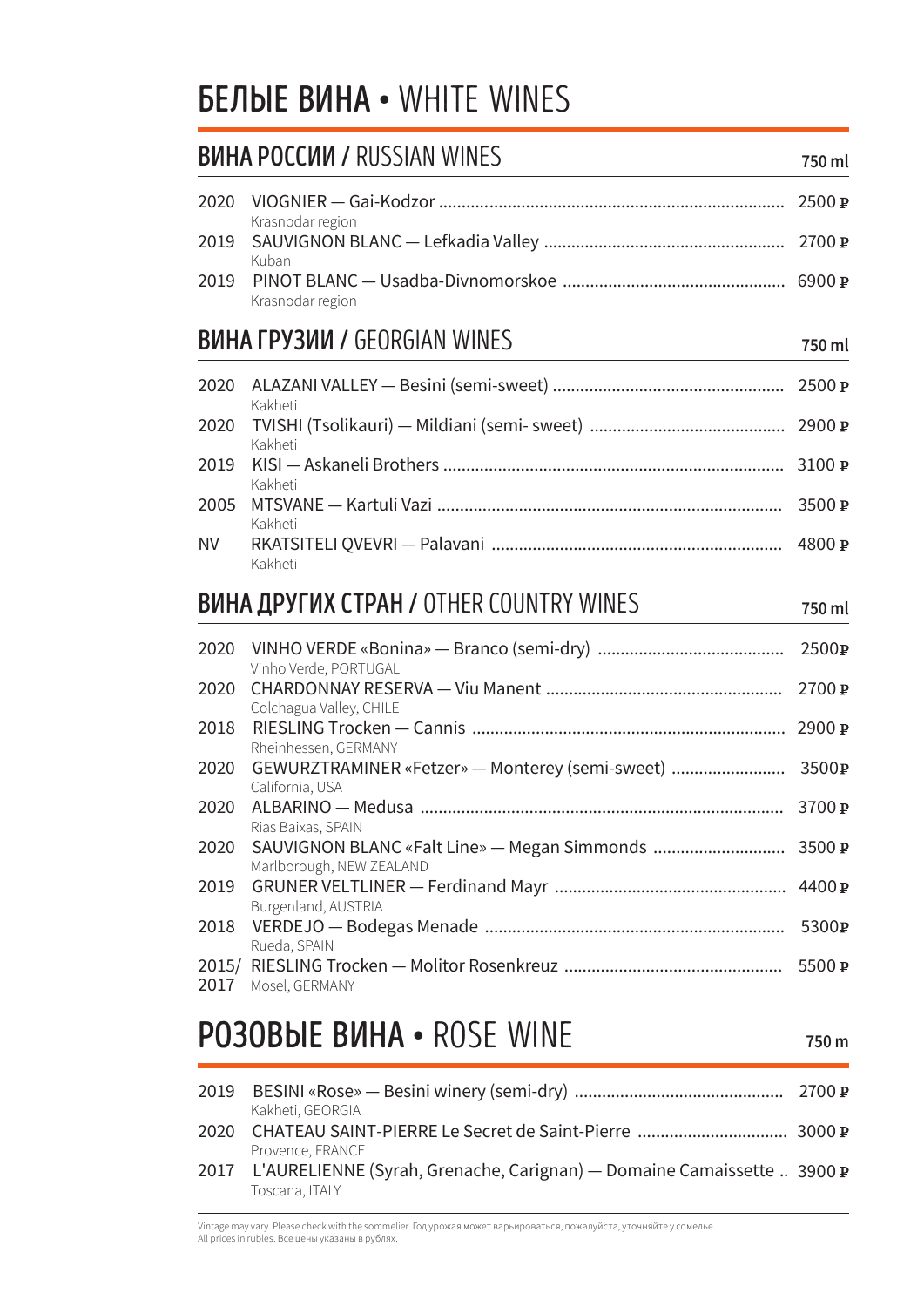#### **KPACHbIE BUHA · RED WINE**

#### **ФРАНЦИЯ / FRANCE**

| 2020 | Languedoc - Roussillon                                                             |                   |
|------|------------------------------------------------------------------------------------|-------------------|
| 2017 | Bourgogne                                                                          |                   |
| 2018 | Val de Loire                                                                       |                   |
| 2018 | <b>Bordeaux</b>                                                                    |                   |
| 2018 | Cotes Du Rhone                                                                     |                   |
| 2014 | CLARENDELLE by Haut-Brion (Merlot, Cabernet Sauvignon, Cabernet<br><b>Bordeaux</b> | 5200 $\mathbf{P}$ |
|      | Bourgogne                                                                          |                   |

#### **ИТАЛИЯ / ITALY**

750 ml

750 ml

| Abruzzo    |                                                                                                                                                  |
|------------|--------------------------------------------------------------------------------------------------------------------------------------------------|
| Toscana    |                                                                                                                                                  |
| Sicilia    |                                                                                                                                                  |
| Toscana    |                                                                                                                                                  |
| Veneto     |                                                                                                                                                  |
| Veneto     |                                                                                                                                                  |
| Toscana    |                                                                                                                                                  |
| Toscana    |                                                                                                                                                  |
| Alto Adige |                                                                                                                                                  |
| Lombardia  |                                                                                                                                                  |
| Toscana    |                                                                                                                                                  |
| Lange      |                                                                                                                                                  |
|            | MONTEPULCIANO D'ABRUZZO «Patrizio» — Casa Vinicola Botter Carlo 2300 P<br>CASA DEFRA — Colli Berici Riserva (Cabernet-Sauvignon, Merlot)  3800 ₽ |

Vintage may vary. Please check with the sommelier. Год урожая может варьироваться, пожалуйста, уточняйте у сомелье.<br>All prices in rubles. Все цены указаны в рублях.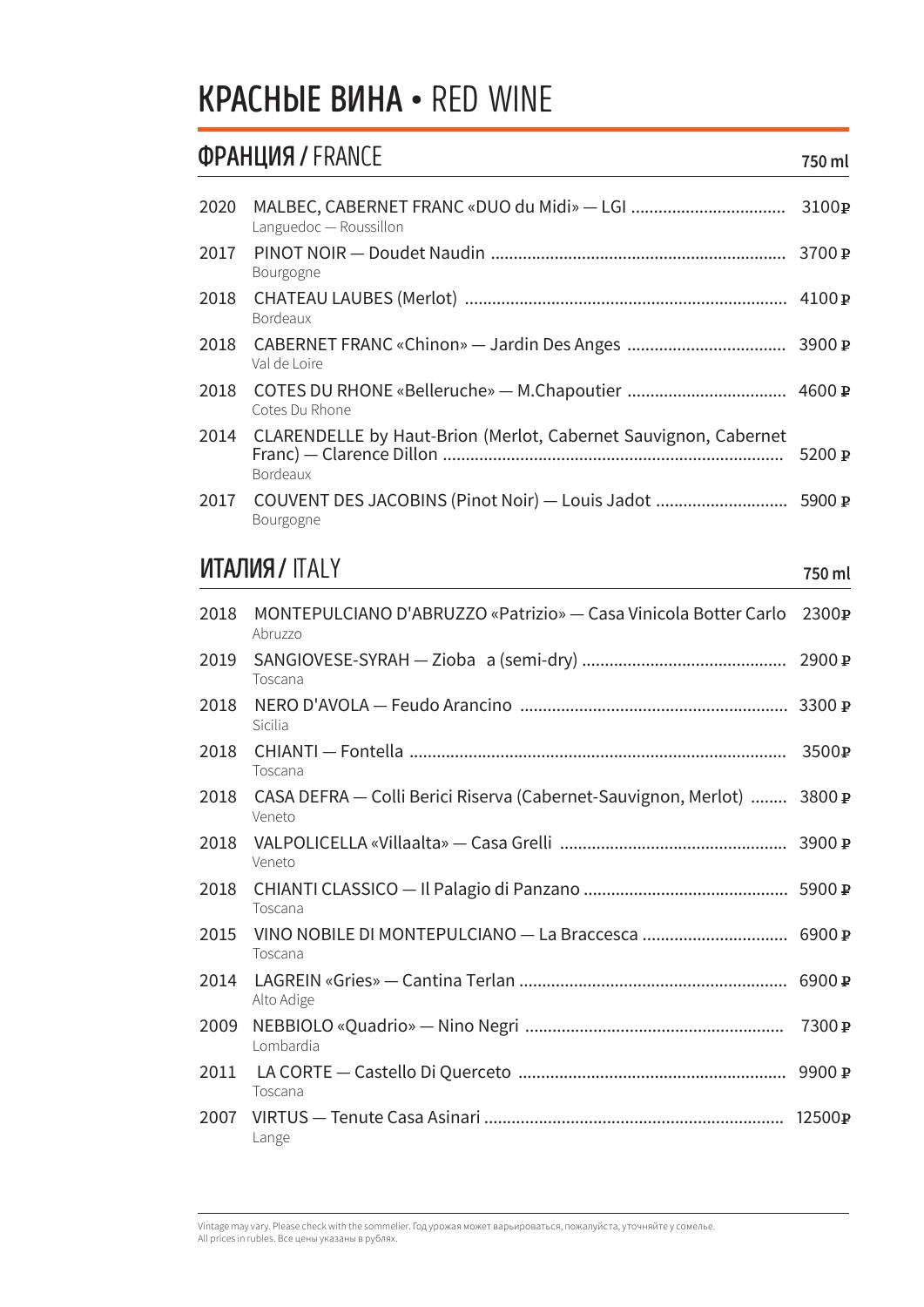#### **KPACHbIE BUHA • RED WINE**

#### **BUHA POCCUU / RUSSIAN WINES** 750 ml Krasnodar region 2016 Kuban Krasnodar region **BUHA ГРУЗИИ / GEORGIAN WINES** 750 ml **NV** SAPERAVI, MUSCAT - Askaneli Brothers (semi-sweet) ............................... 2900 P Kakheti  $2020$ KINDZMADALILI (Caperavi) Mildiani (semi sweet)  $2200n$

| 2020 - KINDZMARAULI (Saperavi)– Mildiani (semi-sweet) …………………………… 3300 P<br>Kakheti     |  |
|-----------------------------------------------------------------------------------------|--|
| Kakheti                                                                                 |  |
| Kakheti                                                                                 |  |
|                                                                                         |  |
| Kakheti<br>2018 KHVANTCHKARA (Alexandriuli, Mudguretuli) — Mildiani (semi-sweet) 5600 P |  |

#### **ВИНА ДРУГИХ СТРАН / OTHER COUNTRY WINES**

Kakheti

| 2019 | Calatayud, SPAIN           |       |
|------|----------------------------|-------|
| 2020 | Colchagua Valley, CHILE    | 2900P |
| 2020 | Victoria, AUSTRALIA        | 2900P |
| 2019 | Mendoza, ARGENTINA         |       |
| 2018 | Western Cape, SOUTH AFRICA |       |
| 2020 | Rioja, SPAIN               |       |
| 2019 | Burgenland, AUSTRIA        |       |
| 2019 | Maule Valley, CHILE        |       |
| 2011 | Bierzo, SPAIN              |       |
| 2015 | Catalonia, SPAIN           | 6700P |
| 2013 | California, USA            |       |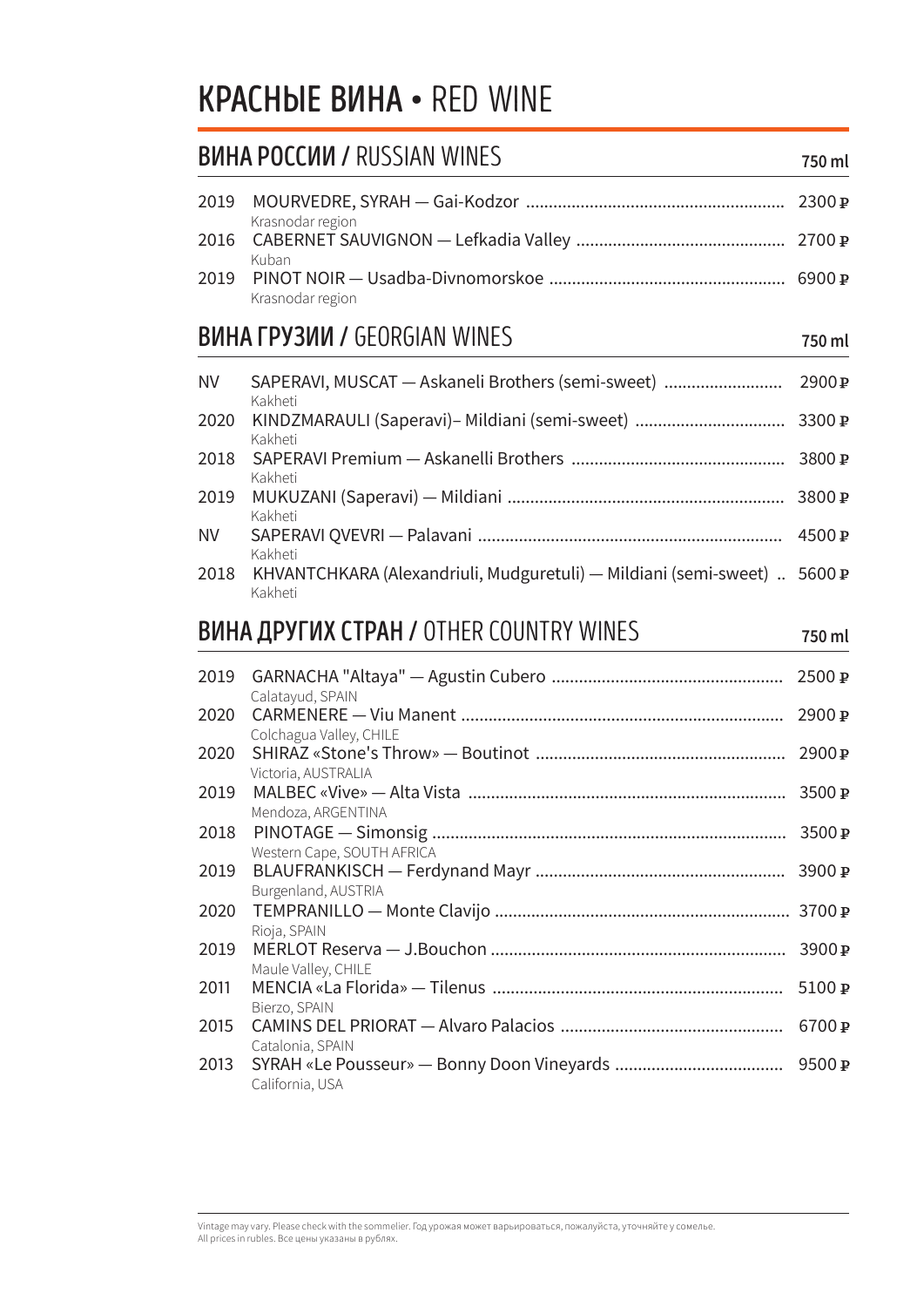#### **ANEPUTUB · APERITIF**

|        | 270 P |
|--------|-------|
| FRANCE |       |

#### **NOPTO · PORTO**

75 ml

50 ml

| PORTUGAL | 450 $\bm{P}$ |
|----------|--------------|
| PORTUGAL | 710 P        |

#### **XEPEC · SHERRY**

75 ml

| <b>SPAIN</b> | 480 P |
|--------------|-------|
| <b>SPAIN</b> | 490 P |

#### ГРАППА И ДИСТИЛЛЯТ • GRAPPA AND DISTILLATE 50 ml

| Friuli, ITALY    | 450P |
|------------------|------|
| Alsace, FRANCE   | 790P |
| Kakheti, GEORGIA | 350P |
| Kakheti, GEORGIA | 390P |
| Kakheti, GEORGIA | 490P |

#### КАЛЬВАДОС • CALVADOS

50 ml

50 ml

|     |        | 650 P |
|-----|--------|-------|
|     | FRANCE |       |
| X.O | FRANCE | 750 P |

#### **APMAHbAK · ARMAGNAC**

|        | 750 P |
|--------|-------|
| FRANCE |       |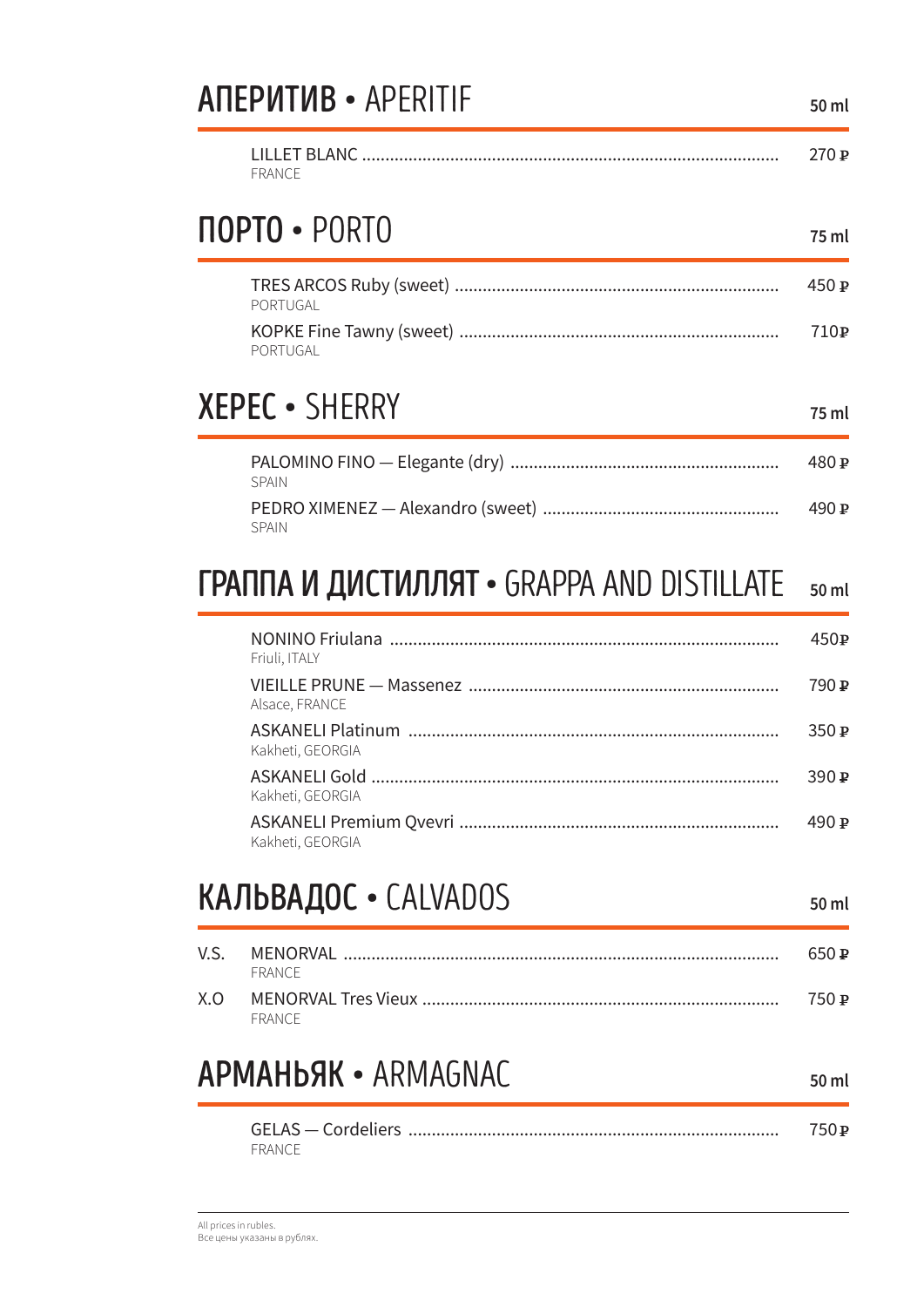### БРЕНДИ • BRANDY

550 P **ARMENIA**  $550P$ **ARMENIA** 700 ₽ **ARMENIA** 550 $\mathbf P$ **SPAIN**  $700P$ **SPAIN** 

### KOHbAK · COGNAC

50 ml

50 ml

| V.S. | COURVOISIER …………………………………………………………………………………………<br>FRANCE | 650P             |
|------|----------------------------------------------------------|------------------|
|      | FRANCE                                                   | 890P             |
| V.S. | FRANCE                                                   | 650P             |
|      | FRANCE                                                   | 890P             |
| V.S. | FRANCE                                                   | 590 $\mathbf{p}$ |
|      | FRANCE                                                   | ם 790            |

#### POM · RUM

 $290P$ **JAMAICA** 350 P JAMAICA 450 P **CUBA**  $1150P$ GUATEMAL 440 P PUERTO RICO 750 ₽ PUERTO RICO  $890P$ **DOMINICAN REPUBLIC**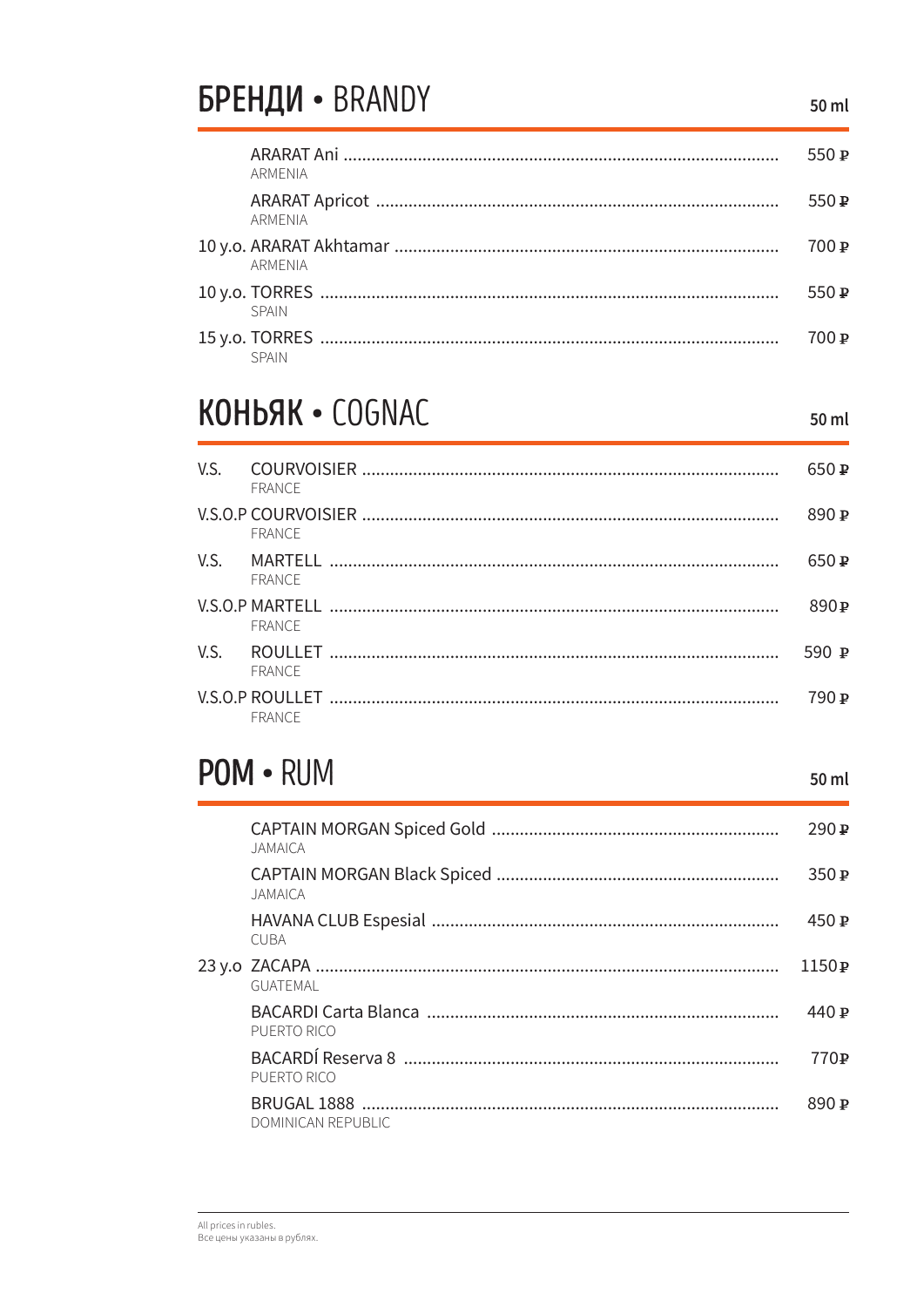### ДЖИН • GIN

| FNGI AND        | 470 P |
|-----------------|-------|
| <b>FNGI AND</b> | 650 P |
| IAPAN           | 690 P |

### **ТЕКИЛА • TEQUILA**

50 ml

| <b>MEXICO</b> | 1150P            |
|---------------|------------------|
| <b>MEXICO</b> | 440P             |
| <b>MEXICO</b> | 490 $\mathbf{p}$ |
| <b>MEXICO</b> | 950 P            |
| <b>MEXICO</b> | 1350P            |

### БЛЕНД ВИСКИ ШОТЛАНДИИ • SCOTCH BLENDED WHISKY

| JOHNNIE WALKER Red Label<br>.                                        | 330P              |
|----------------------------------------------------------------------|-------------------|
| $\overline{\phantom{a}}$<br>12 y.o JOHNNIE WALKER Black Label        | 550 <sub>P</sub>  |
| <b>JOHNNIE WALKER.</b><br>JOHNNIE WALKER Double Black  KEEP WALKING. | 890 P             |
|                                                                      | 990 <sub>P</sub>  |
|                                                                      | 990 P             |
|                                                                      | 1290 P            |
|                                                                      | 1950 <sub>P</sub> |
|                                                                      | 590 <sub>P</sub>  |
|                                                                      | 690 <sub>P</sub>  |
|                                                                      | 790 <sub>P</sub>  |
|                                                                      | 850 <sub>P</sub>  |
|                                                                      | 750 P             |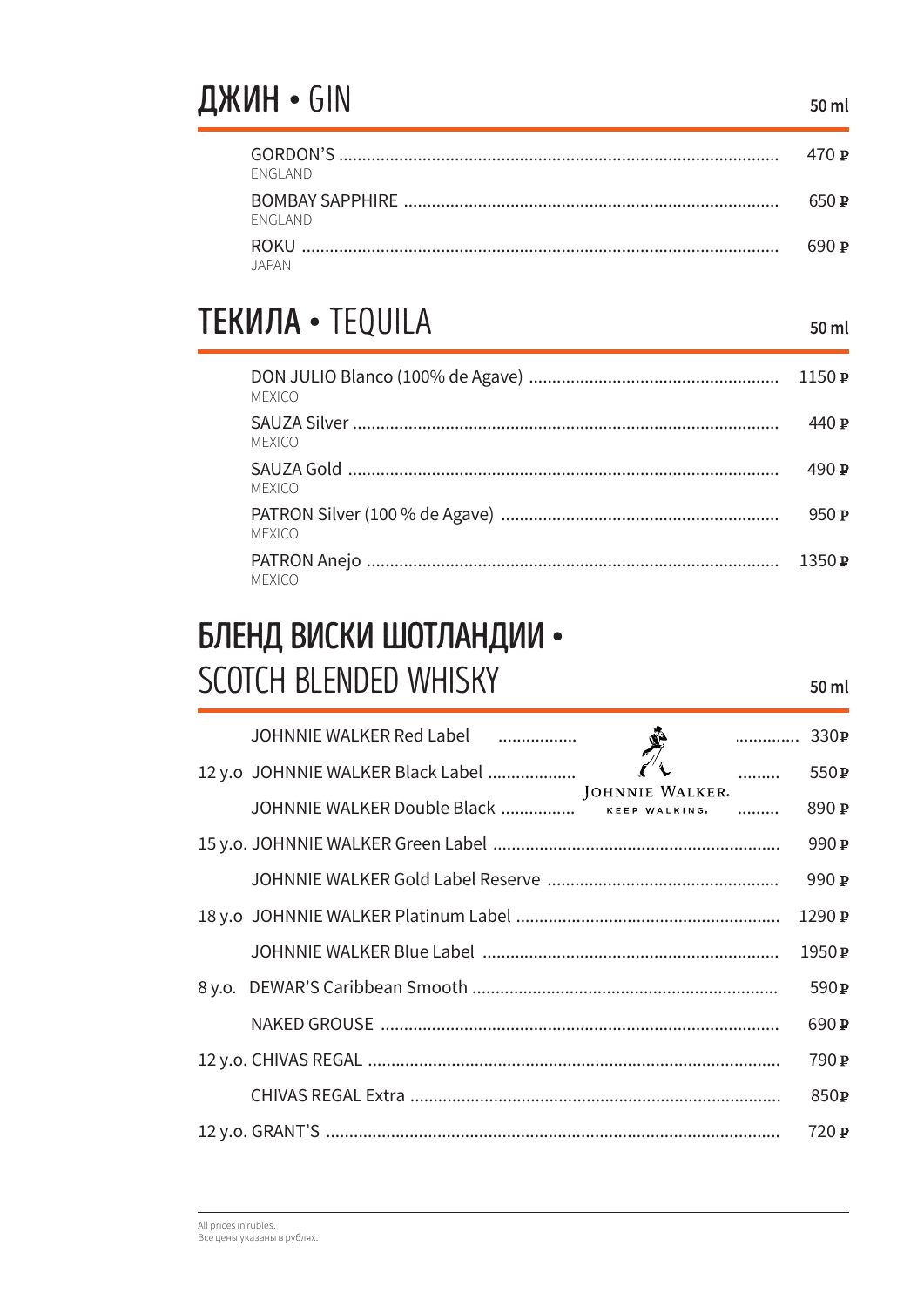### СИНГЛ МОЛТ ШОТЛАНДИИ • SCOTCH SINGLE MALT

|                                                                     | 690 <sub>P</sub>  |
|---------------------------------------------------------------------|-------------------|
| Speyside                                                            |                   |
| SINGLETON Malt Masters Selection<br>THE SINGLETON.<br>.<br>Speyside | 790 P             |
| Speyside                                                            | 1150 <sub>P</sub> |
| Speyside                                                            | 1150 <sub>P</sub> |
| Speyside                                                            | 1150 <sub>P</sub> |
| Speyside                                                            | 1500 <sub>P</sub> |
| Speyside                                                            | 750 P             |
| Lowland                                                             | 1100 <sub>P</sub> |
| Speyside                                                            | 750 P             |
| Orkney Islands                                                      | 990 P             |
| Highland                                                            | 1250 <sub>P</sub> |
| Speyside                                                            | 890 P             |
| Speyside                                                            | 890 P             |
| Highland                                                            | 890 P             |
| Skye                                                                | 990 P             |
| Islay                                                               | 1300 P            |

#### **ВИСКИ ИРЛАНДИИ • IRISH WHISKEY**

50 ml

| 590 P            |
|------------------|
| 690 P            |
| 950 $\mathbf{p}$ |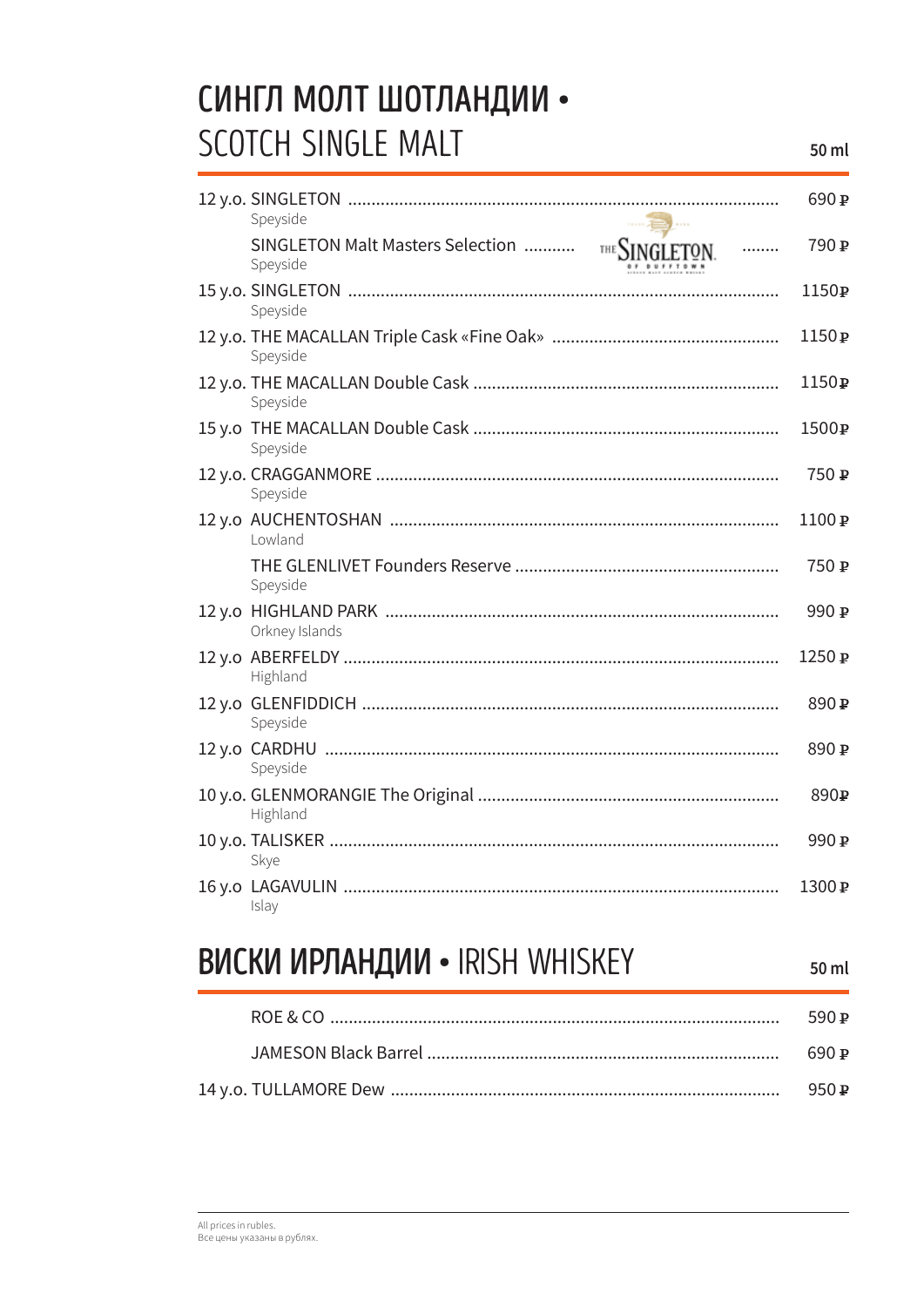#### **АМЕРИКАНСКИЙ ВИСКИ • USA WHISKY** 50 ml 490<sub>P</sub> Kentucky 550 P Kentucky 570 P Kentucky 590 P Kentucky

#### **ВОДКА • VODKA**

50 ml

| <b>RUSSIA</b>                  | 210P             |
|--------------------------------|------------------|
| <b>RUSSIA</b>                  | 240 P            |
| NEDERLAND                      | 390 $\,$ P       |
| <b>RUSSIA</b>                  | 240 $\mathbb{P}$ |
| <b>RUSSIA</b>                  | 290P             |
| <b>RUSSIA</b>                  | 290 ₽            |
| <b>RUSSIA</b>                  | 290 P            |
| <b>RUSSIA</b>                  | 290 ₽            |
| <b>RUSSIA</b>                  | 470 P            |
| <b>RUSSIA</b>                  | 220P             |
| <b>RUSSIA</b>                  | 250₽             |
| <b>RUSSIA</b><br>ORGANIC VODKA | 360 P            |
| <b>RUSSIA</b>                  | 450 P            |
| <b>POLAND</b>                  | 470 P            |
| SWEDEN                         | 330 $\mathbf{P}$ |
| <b>RUSSIA</b>                  | 490 <b>₽</b>     |
| <b>FRANCE</b>                  | 590 P            |

All prices in rubles. Все цены указаны в рублях.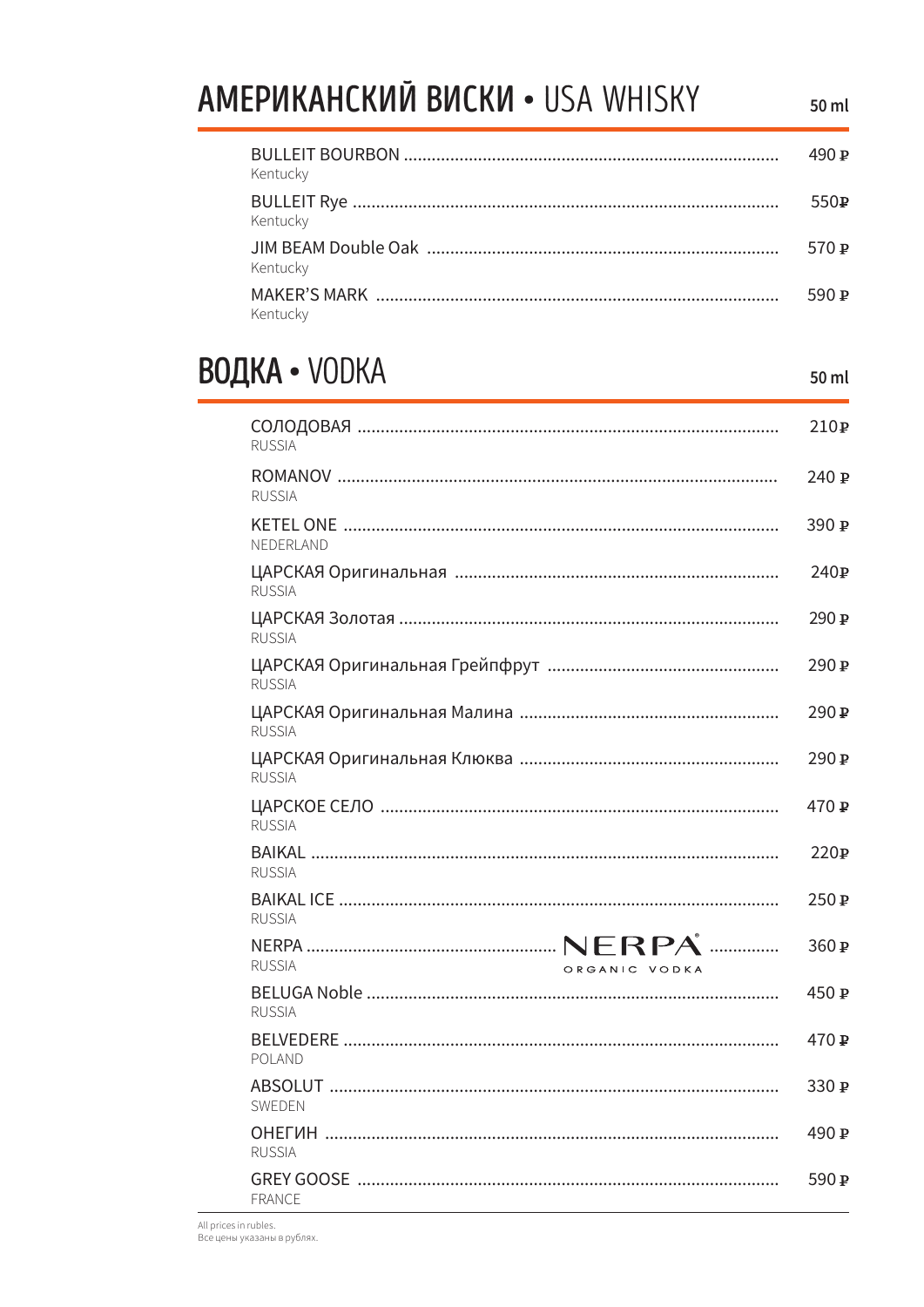#### **ОРГАНИК-ВОДКА • ORGANIC VODKA**  $50<sub>ml</sub>$  $450P$ **RUSSIA**  $470P$ **RUSSIA** 830 P **RUSSIA** РУССКИЙ ДИСТИЛЛЯТ • RUSSIAN DISTILLATE 50 ml  $350P$ **RUSSIA**  $350P$ **RUSSIA BEPMYT • VERMOUTH**  $100 \mathrm{m}$ 490<sub>P</sub> **ITAIY**  $850P$ **ITALY БИТТЕРЫ • BITTERS, ЛИКЕРЫ • LIQUEURS** 50 ml 390 $\mathbf{p}$ **IRELAND**  $390P$ **CZECH REPUBLIC** 550 P **ITALY**  $450P$ GERMANY 650 P **ITALY**  $450P$ **ITAIV** 420 P

 $390P$ 

390 $\mathbb{P}$ 

690<sub>P</sub>

**ITAIY** 

**USA** 

**RUSSIA** 

**FRANCE**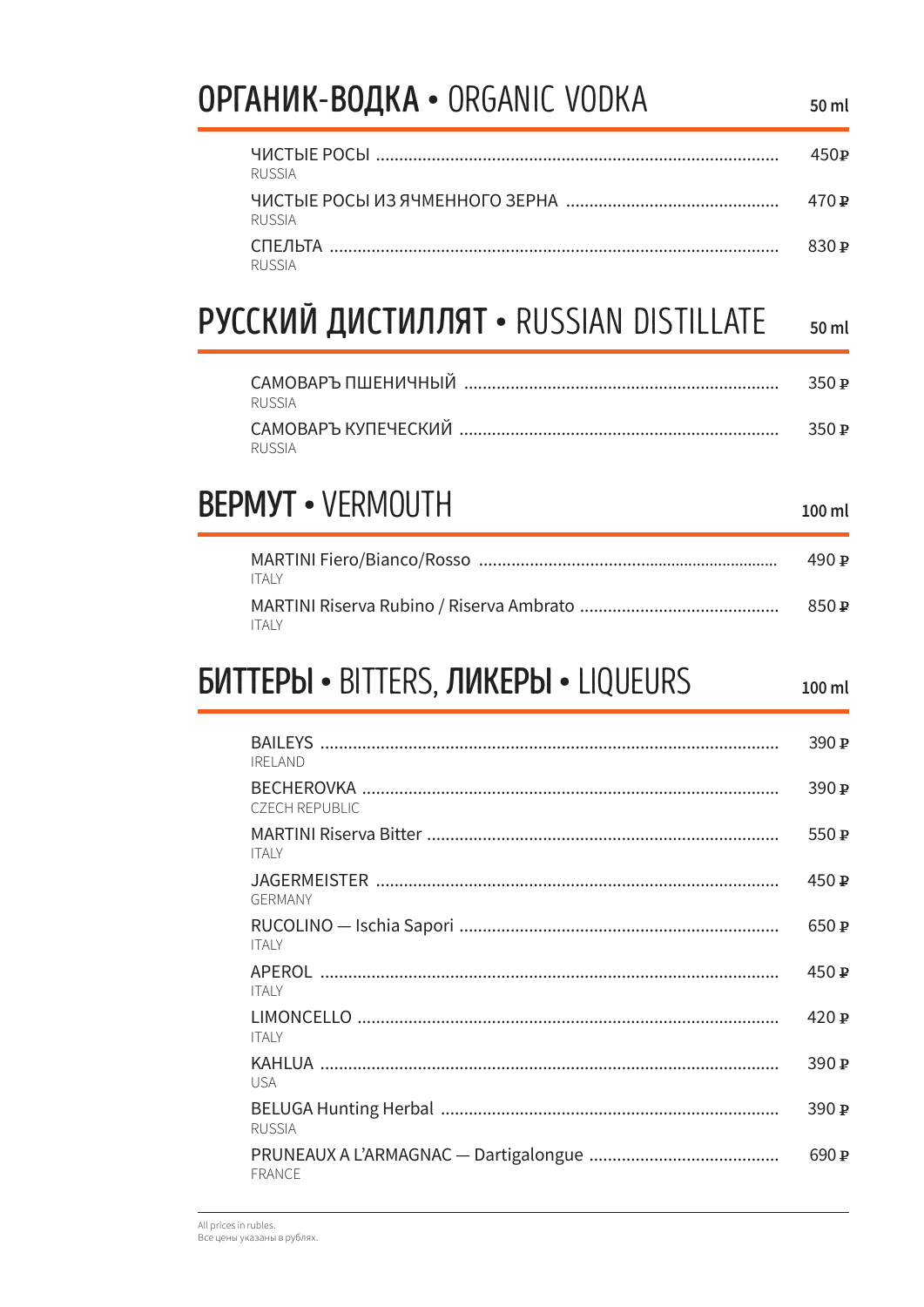# АЛКОГОЛЬНЫЕ КОКТЕЙЛИ • ALCOHOLIC COCTAILS

| вермут MARTINI Bianco, игристое вино MARTINI Prosecco, мята, лайм                                                           | 220 ml | 590 P            |
|-----------------------------------------------------------------------------------------------------------------------------|--------|------------------|
| вермут MARTINI Rosso, биттер MARTINI Riserva, джин                                                                          | 150 ml | 590 P            |
| вермут MARTINI Bianco/Rosso, тоник, сок лайма, лайм/апельсин                                                                | 220 ml | 590 P            |
| вермут MARTINI Fiero, тоник, сок лайма, апельсин                                                                            | 220 ml | 490 P            |
| Ром BACARDI Carta Blanca, сироп, мята, лайм, содовая                                                                        | 310 ml | 550 P            |
| Ром BACARDI Carta Blanca, пепси, лайм                                                                                       | 220 ml | 590 P            |
| Ром BACARDI Carta Blanca, соклайма, сахар                                                                                   | 150 ml | 550 P            |
| Водка Belvedere, тоник, лимон                                                                                               | 220 ml | 790 <sub>P</sub> |
| Водка, ликер, сок лимона, клюквенный морс                                                                                   | 150 ml | 550 P            |
| Ликер Cointreau, ликер Kahlua, ликер Baileys                                                                                | 50 ml  | 490 <sub>P</sub> |
| Джин Bombay Sapphire, тоник, лайм                                                                                           | 260 ml | 650 P            |
| Апероль, вода газированная, апельсин, игристое                                                                              | 350 ml | 590 <sub>P</sub> |
| Текила Sausa, ликер Cointreau, лимонный сок, сироп, лайм                                                                    | 200 ml | 590 P            |
| Джин Gordons, тоник, лайм                                                                                                   | 260 ml | 590 P            |
| Ром BACARDI Carta Blanca, кокосовое молоко, ананасовый сок, ананас, сливки                                                  | 300 ml | 590 P            |
| LONG ISLAND ICED TEA.<br>Ром BACARDI Carta Blanca, джин Gordons, водка, текила Sausa, Трипл Сек,<br>сок лайма, пепси, лимон | 400 ml | 750 P            |
| Виски The Neked Grouse, Pepsi Cherry                                                                                        | 150 ml | 690 P            |
| Бурбон Maker's Mark, Martini Extra Dry, Aperol, мята                                                                        | 90 ml  | 590 P            |
| Glenmorangie the Original 10 у.о., лимонный сок, яйцо, сахар                                                                | 150 ml | 890 P            |
|                                                                                                                             |        |                  |

# ГОРЯЧИЕ КОКТЕЙЛИ • HOT COCKTAILS

| Вино красное/белое, восточные специи, мед, яблоко, апельсин, лимон | 390 P |
|--------------------------------------------------------------------|-------|
|                                                                    | 350 P |
| Сок вишня/яблоко, восточные специи, мед, яблоко, апельсин, лимон   |       |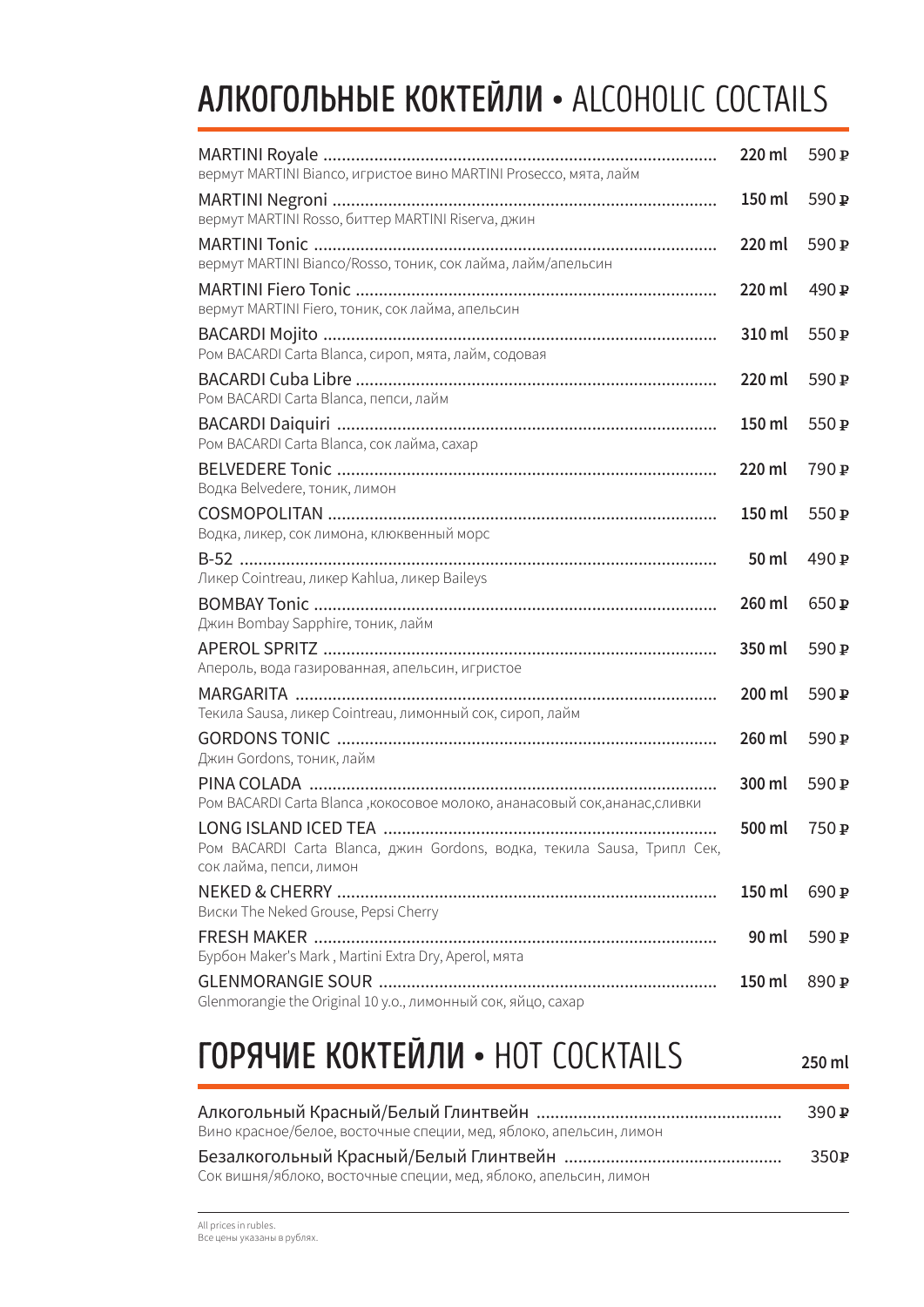| <b>РАЗЛИВНОЕ ПИВО • DRAUGTH BEER</b> | 330 ml 500 ml |  |
|--------------------------------------|---------------|--|
|                                      |               |  |

. . . . . . . .

360 P 390 P

**RUSSIA** 

#### **БУТЫЛОЧНОЕ ПИВО • BOTTLED BEER**

| <b>FRANCE</b>  | 330 ml | 450P  |
|----------------|--------|-------|
| Belgium        | 330 ml | 590P  |
| <b>BELGIUM</b> | 330 ml | 590 P |
| Belgium        | 330 ml | 590P  |
| <b>RUSSIA</b>  | 460 ml | 450P  |
| RUSSIA         | 460 ml | 450P  |
| <b>RUSSIA</b>  | 440 ml | 350P  |
| <b>RUSSIA</b>  | 440 ml | 350P  |
| <b>RUSSIA</b>  |        | 390 P |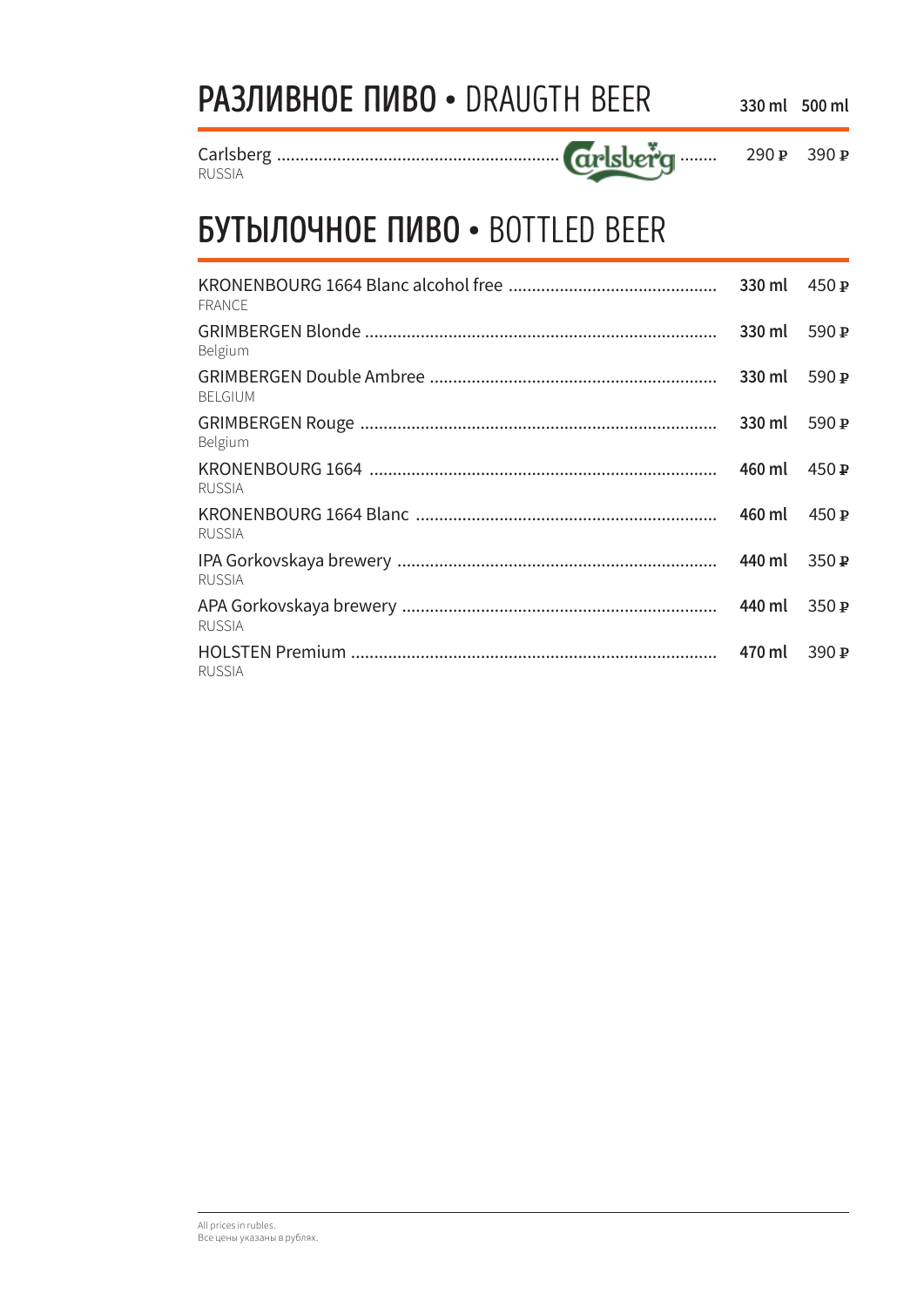#### **БЕЗАЛКОГОЛЬНЫЕ НАПИТКИ • SOFT DRINKS** 250 ml

#### **МОЛОЧНЫЕ КОКТЕЙЛИ • MILKSHAKES** 350 ml

|                                           | 390P |
|-------------------------------------------|------|
| Сливки, молоко, мороженое, взбитые сливки |      |

# ДОМАШНИЕ ЛИМОНАДЫ • HOMEMADE LEMONADES

 $330P$ 890<sub>P</sub>  $330P$ 890<sub>P</sub>  $890P$  $330P$  $330P$ 890<sub>P</sub>

#### ДОМАШНИЕ НАПИТКИ • HOMEMADE DRINKS 250 ml

| 250P  |
|-------|
| 250 P |

#### ГРУЗИНСКИЕ ЛИМОНАДЫ • **GEORGIAN LEMONADES**

500 ml

350 ml 1000 ml

| 310 P   |
|---------|
| $-310P$ |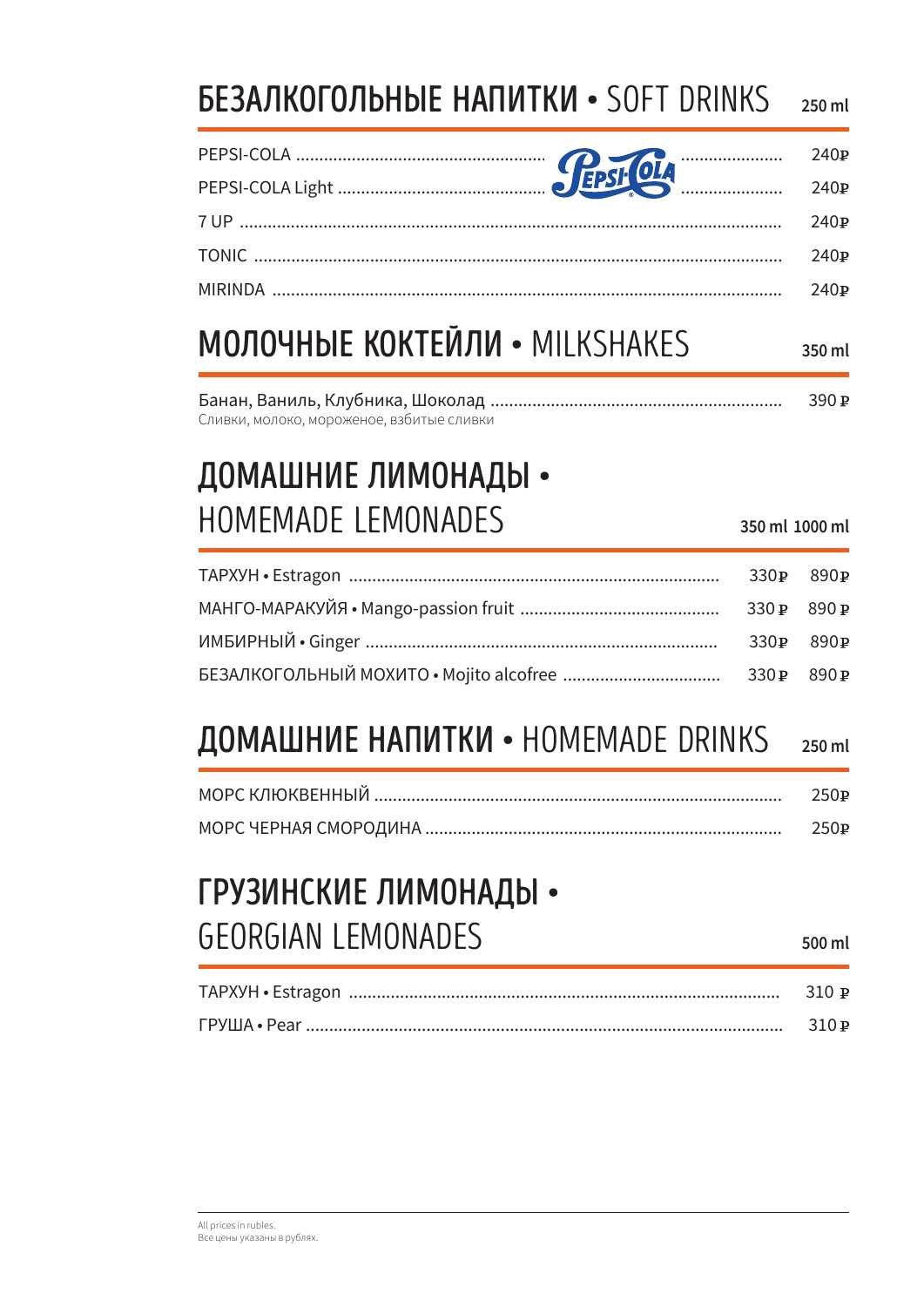# COKN . JUICE

## **СВЕЖЕВЫЖАТЫЙ СОК • FRESH JUICE**

250 ml

| 330P |
|------|
|      |
| 390P |
| 390P |

### МИНЕРАЛЬНАЯ ВОДА • MINERAL WATER

| RUSSE QUELLE Still (негазированная) 250 ml 250 P 500 ml 350 P 700 ml 450 P<br>Russia   |  |  |
|----------------------------------------------------------------------------------------|--|--|
| RUSSE QUELLE Sparkling (газированная) 250 ml 250 P 500 ml 350 P 700 ml 450 P<br>Russia |  |  |
| France                                                                                 |  |  |
| France                                                                                 |  |  |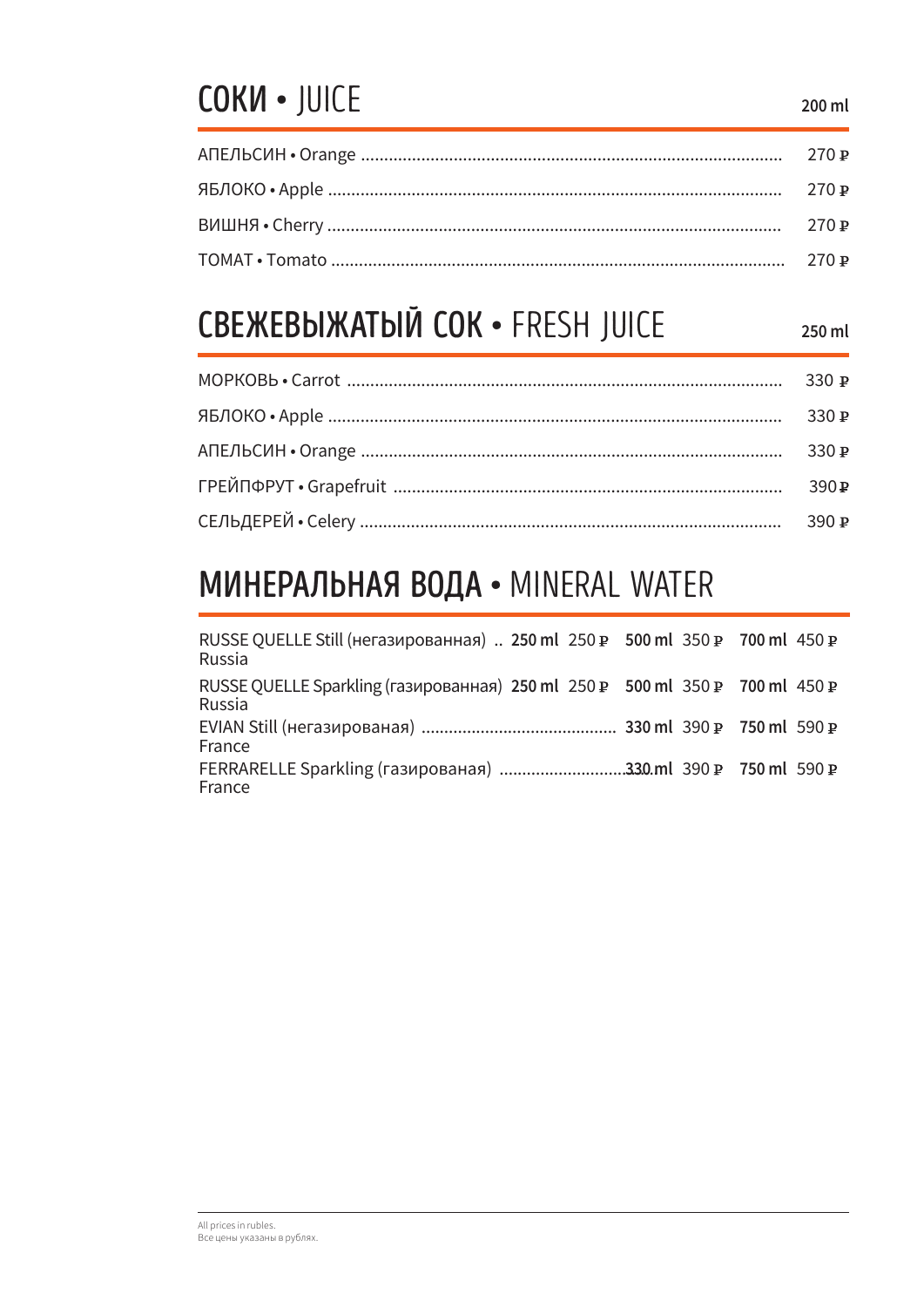# KOOE . COFFEE

| 270P |
|------|
| 210P |
| 230P |
| 270P |
| 290P |
|      |